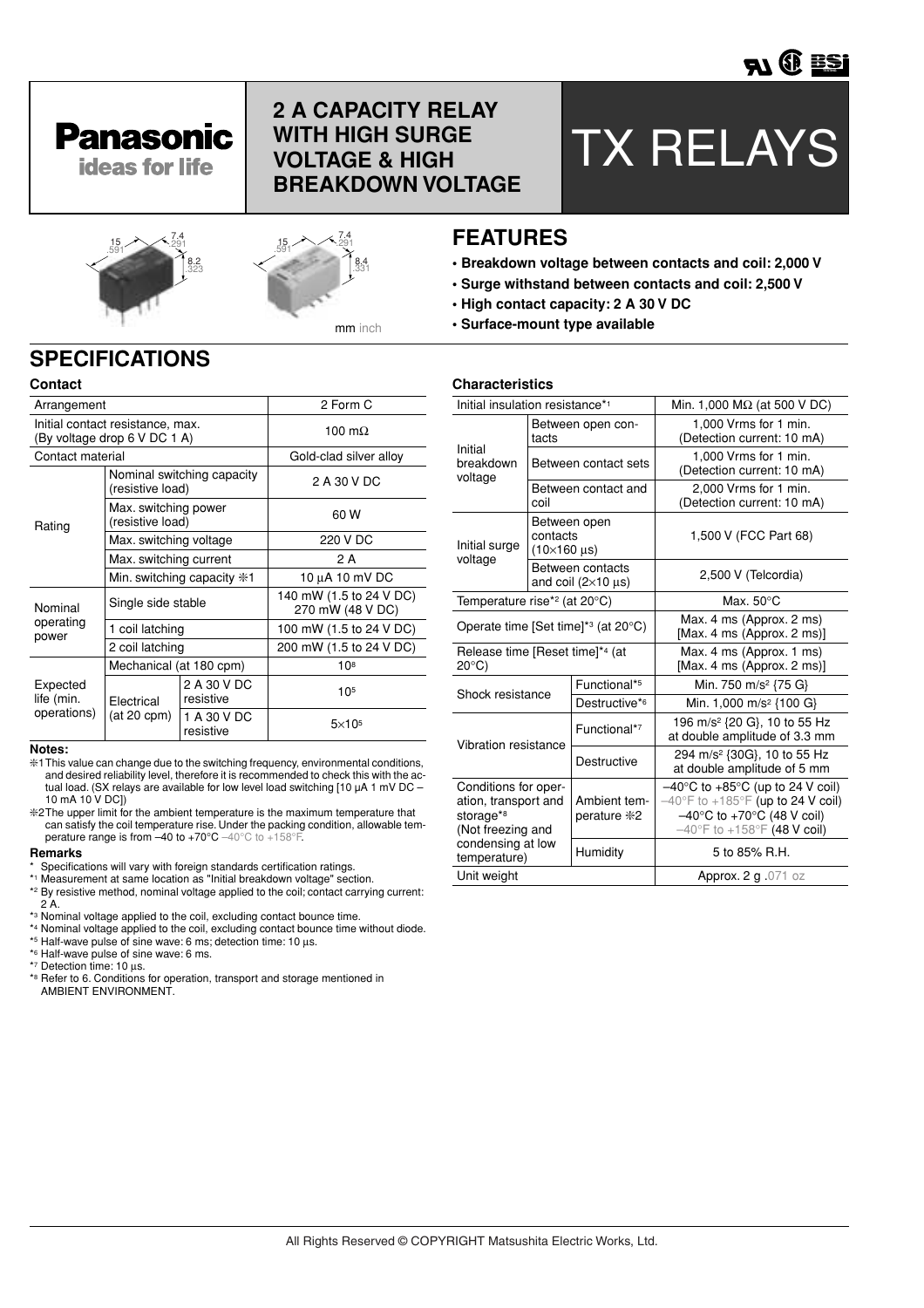## **ORDERING INFORMATION**

|                     | Ex. TX<br><b>SA</b>                                                                                                                                                                                                                   |                                                                                      | 3V<br>н                                                                                                                      |                                    |                                                                                              |
|---------------------|---------------------------------------------------------------------------------------------------------------------------------------------------------------------------------------------------------------------------------------|--------------------------------------------------------------------------------------|------------------------------------------------------------------------------------------------------------------------------|------------------------------------|----------------------------------------------------------------------------------------------|
| Contact arrangement | Surface-mount availability                                                                                                                                                                                                            | Operating function                                                                   |                                                                                                                              | Terminal shape   Coil voltage (DC) | Packing style                                                                                |
| $2:2$ Form C        | Nil: Standard PC board terminal type or<br>self-clinching terminal type<br>SA: Standard surface-mount terminal type<br>SL: High connection reliability surface-mount<br>terminal type<br>SS: Space saving surface-mount terminal type | Nil: Single side<br>stable<br>L: 1 coil latching<br>L <sub>2</sub> : 2 coil latching | Nil: Standard PC<br>board terminal or $\vert$ 9, 12, 24, 48* V<br>surface-mount<br>terminal<br>H: Self-clinching<br>terminal | 1.5, 3, 4.5, 5, 6,                 | Nil: Tube packing<br>Z: Tape and reel<br>packing(picked<br>from the $8/9/10/12$<br>-pin side |
| Notes:              | 1. Tape and reel (picked from 1/3/4/5-pin side) is also available by request. Part number suffix "-X" is                                                                                                                              |                                                                                      | *48 V coil type: Single side stable only                                                                                     |                                    |                                                                                              |

 $\overline{\phantom{0}}$ 

Notes: 1. Tape and reel (picked from 1/3/4/5-pin side) is also available by request. Part number suffix "-X" is needed when ordering.

(ex.) TX2SA-3 V-X

2. Tape and reel packing symbol "-Z" or "-X" are not marked on the relay.

## **TYPES AND COIL DATA (at 20**°**C 68**°**F)**

### **1) Standard PC board terminal type and self-clinching terminal type**

#### 1. Single side stable

| Part No.                             |                            | Nominal          | Pick-up                 | Drop-out                  | Nominal                                  | Coil                           | Nominal                   | Max.                          |
|--------------------------------------|----------------------------|------------------|-------------------------|---------------------------|------------------------------------------|--------------------------------|---------------------------|-------------------------------|
| <b>Standard PC</b><br>board terminal | Self-clinching<br>terminal | voltage,<br>V DC | voltage,<br>V DC (max.) | voltage,<br>$V$ DC (min.) | operating<br>current.<br>mA $(\pm 10\%)$ | resistance,<br>$\Omega$ (±10%) | operating<br>power,<br>mW | allowable<br>voltage,<br>V DC |
| TX2-1.5 V                            | TX2-H-1.5 V                | 1.5              | 1.13                    | 0.15                      | 93.8                                     | 16                             | 140                       | 2.2                           |
| <b>TX2-3 V</b>                       | <b>TX2-H-3 V</b>           | 3                | 2.25                    | 0.3                       | 46.7                                     | 64.3                           | 140                       | 4.5                           |
| TX2-4.5 V                            | TX2-H-4.5 V                | 4.5              | 3.38                    | 0.45                      | 31                                       | 145                            | 140                       | 6.7                           |
| <b>TX2-5 V</b>                       | <b>TX2-H-5 V</b>           | 5                | 3.75                    | 0.5                       | 28.1                                     | 178                            | 140                       | 7.5                           |
| <b>TX2-6 V</b>                       | <b>TX2-H-6 V</b>           | 6                | 4.5                     | 0.6                       | 23.3                                     | 257                            | 140                       | 9                             |
| <b>TX2-9 V</b>                       | <b>TX2-H-9 V</b>           | 9                | 6.75                    | 0.9                       | 15.5                                     | 579                            | 140                       | 13.5                          |
| <b>TX2-12 V</b>                      | TX2-H-12 V                 | 12               | 9                       | 1.2                       | 11.7                                     | 1.028                          | 140                       | 18                            |
| <b>TX2-24 V</b>                      | TX2-H-24 V                 | 24               | 18                      | 2.4                       | 5.8                                      | 4.114                          | 140                       | 36                            |
| <b>TX2-48 V</b>                      | TX2-H-48 V                 | 48               | 36                      | 4.8                       | 5.6                                      | 8,533                          | 270                       | 57.6                          |

#### 2. 1 Coil latching

| Part No.                             |                            | Nominal          |                               |                                 | Nominal                                  | Coil                           | Nominal                   | Max.                          |
|--------------------------------------|----------------------------|------------------|-------------------------------|---------------------------------|------------------------------------------|--------------------------------|---------------------------|-------------------------------|
| <b>Standard PC</b><br>board terminal | Self-clinching<br>terminal | voltage,<br>V DC | Set voltage,<br>$V$ DC (max.) | Reset voltage,<br>$V$ DC (max.) | operating<br>current,<br>mA $(\pm 10\%)$ | resistance,<br>$\Omega$ (±10%) | operating<br>power,<br>mW | allowable<br>voltage,<br>V DC |
| TX2-L-1.5 V                          | TX2-L-H-1.5 V              | 1.5              | 1.13                          | 1.13                            | 66.7                                     | 22.5                           | 100                       | 2.2                           |
| <b>TX2-L-3 V</b>                     | TX2-L-H-3 V                | 3                | 2.25                          | 2.25                            | 33.3                                     | 90                             | 100                       | 4.5                           |
| TX2-L-4.5 V                          | TX2-L-H-4.5 V              | 4.5              | 3.38                          | 3.38                            | 22.2                                     | 202.5                          | 100                       | 6.7                           |
| <b>TX2-L-5 V</b>                     | <b>TX2-L-H-5 V</b>         | 5                | 3.75                          | 3.75                            | 20                                       | 250                            | 100                       | 7.5                           |
| <b>TX2-L-6 V</b>                     | TX2-L-H-6 V                | 6                | 4.5                           | 4.5                             | 16.7                                     | 360                            | 100                       | 9                             |
| <b>TX2-L-9 V</b>                     | <b>TX2-L-H-9 V</b>         | 9                | 6.75                          | 6.75                            | 11.1                                     | 810                            | 100                       | 13.5                          |
| <b>TX2-L-12 V</b>                    | TX2-L-H-12 V               | 12               | 9                             | 9                               | 8.3                                      | 1.440                          | 100                       | 18                            |
| <b>TX2-L-24 V</b>                    | TX2-L-H-24 V               | 24               | 18                            | 18                              | 4.2                                      | 5.760                          | 100                       | 36                            |

#### 3. 2 Coil latching

| Standard PC<br>board terminal | Part No.<br>Self-clinching<br>terminal | Nominal<br>voltage,<br>V DC | Set voltage,<br>$V$ DC (max.) | Reset voltage,<br>$V$ DC (max.) | Nominal<br>operating<br>current,<br>mA $(\pm 10\%)$ | Coil<br>resistance.<br>$\Omega$ (±10%) | Nominal<br>operating<br>power.<br>mW | Max.<br>allowable<br>voltage,<br>V DC |
|-------------------------------|----------------------------------------|-----------------------------|-------------------------------|---------------------------------|-----------------------------------------------------|----------------------------------------|--------------------------------------|---------------------------------------|
| TX2-L2-1.5 V                  | TX2-L2-H-1.5 V                         | 1.5                         | 1.13                          | 1.13                            | 133.9                                               | 11.2                                   | 200                                  | 2.2                                   |
| TX2-L2-3 V                    | TX2-L2-H-3 V                           | 3                           | 2.25                          | 2.25                            | 66.7                                                | 45                                     | 200                                  | 4.5                                   |
| TX2-L2-4.5 V                  | TX2-L2-H-4.5 V                         | 4.5                         | 3.38                          | 3.38                            | 44.5                                                | 101.2                                  | 200                                  | 6.7                                   |
| <b>TX2-L2-5 V</b>             | TX2-L2-H-5 V                           | 5                           | 3.75                          | 3.75                            | 40                                                  | 125                                    | 200                                  | 7.5                                   |
| <b>TX2-L2-6 V</b>             | TX2-L2-H-6 V                           | 6                           | 4.5                           | 4.5                             | 33.3                                                | 180                                    | 200                                  | 9                                     |
| <b>TX2-L2-9 V</b>             | TX2-L2-H-9 V                           | 9                           | 6.75                          | 6.75                            | 22.2                                                | 405                                    | 200                                  | 13.5                                  |
| TX2-L2-12 V                   | TX2-L2-H-12 V                          | 12                          | 9                             | 9                               | 16.7                                                | 720                                    | 200                                  | 18                                    |
| TX2-L2-24 V                   | TX2-L2-H-24 V                          | 24                          | 18                            | 18                              | 8.3                                                 | 2,880                                  | 200                                  | 36                                    |

#### **Notes:**

1. Specified value of pick-up, drop-out, set and reset voltage is with the condition of square wave coil pulse.

2. Standard packing: Tube: 40 pcs.; Case: 1,000 pcs.

3. In case of 5 V transistor drive circuit, it is recommended to use 4.5 V type relay.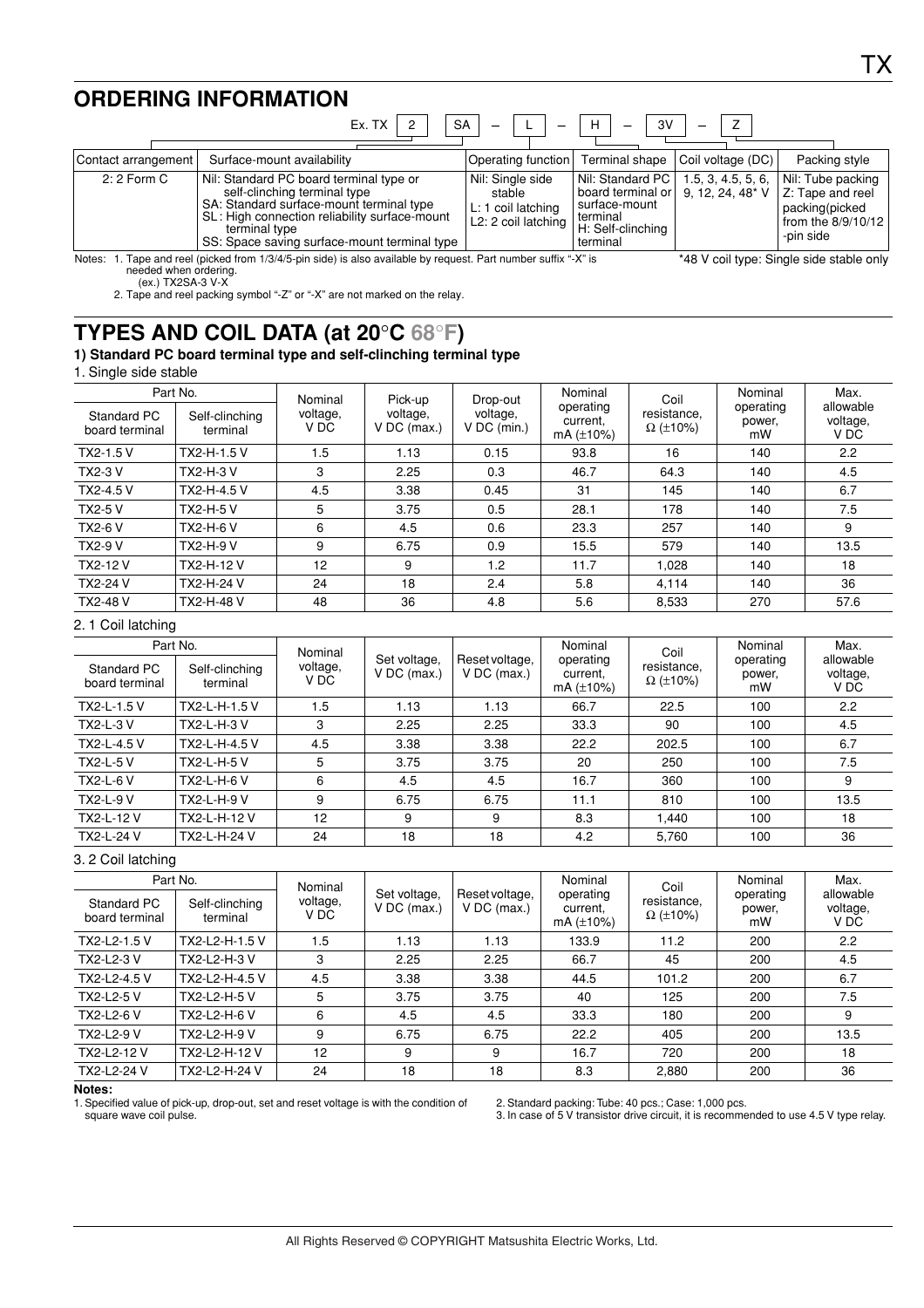## **2) Surface-mount terminal type**

| Part No.           | Nominal<br>voltage,<br>V DC | Pick-up voltage,<br>$V$ DC (max.) | Drop-out<br>voltage,<br>$V$ DC (min.) | Nominal<br>operating<br>current.<br>mA $(\pm 10\%)$ | Coil resistance.<br>$\Omega$ (±10%) | Nominal<br>operating power,<br>mW | Max. allowable<br>voltage,<br>V DC |
|--------------------|-----------------------------|-----------------------------------|---------------------------------------|-----------------------------------------------------|-------------------------------------|-----------------------------------|------------------------------------|
| <b>TX2SO-1.5 V</b> | 1.5                         | 1.13                              | 0.15                                  | 93.8                                                | 16                                  | 140                               | 2.2                                |
| $TX2SO-3V$         | 3                           | 2.25                              | 0.3                                   | 46.7                                                | 64.3                                | 140                               | 4.5                                |
| <b>TX2SO-4.5 V</b> | 4.5                         | 3.38                              | 0.45                                  | 31                                                  | 145                                 | 140                               | 6.7                                |
| $TX2SO-5V$         | 5                           | 3.75                              | 0.5                                   | 28.1                                                | 178                                 | 140                               | 7.5                                |
| $TX2SO-6V$         | 6                           | 4.5                               | 0.6                                   | 23.3                                                | 257                                 | 140                               | 9                                  |
| $TX2SO-9V$         | 9                           | 6.75                              | 0.9                                   | 15.5                                                | 579                                 | 140                               | 13.5                               |
| <b>TX2SO-12 V</b>  | 12                          | 9                                 | 1.2                                   | 11.7                                                | 1,028                               | 140                               | 18                                 |
| <b>TX2SO-24 V</b>  | 24                          | 18                                | 2.4                                   | 5.8                                                 | 4,114                               | 140                               | 36                                 |
| <b>TX2SO-48 V</b>  | 48                          | 36                                | 4.8                                   | 5.6                                                 | 8,533                               | 270                               | 57.6                               |

#### 2. 1 coil latching

| Part No.             | Nominal<br>voltage,<br>V DC | Set voltage,<br>$V$ DC (max.) | Reset voltage,<br>$V$ DC (max.) | Nominal<br>operating<br>current.<br>mA $(\pm 10\%)$ | Coil resistance,<br>$\Omega$ (±10%) | Nominal<br>operating power,<br>mW | Max. allowable<br>voltage,<br>V DC |
|----------------------|-----------------------------|-------------------------------|---------------------------------|-----------------------------------------------------|-------------------------------------|-----------------------------------|------------------------------------|
| <b>TX2SO-L-1.5 V</b> | 1.5                         | 1.13                          | 1.13                            | 66.7                                                | 22.5                                | 100                               | 2.2                                |
| $TX2SO-L-3V$         | 3                           | 2.25                          | 2.25                            | 33.3                                                | 90                                  | 100                               | 4.5                                |
| TX2SO-L-4.5 V        | 4.5                         | 3.38                          | 3.38                            | 22.2                                                | 202.5                               | 100                               | 6.7                                |
| <b>TX2SO-L-5 V</b>   | 5                           | 3.75                          | 3.75                            | 20                                                  | 250                                 | 100                               | 7.5                                |
| <b>TX2SO-L-6 V</b>   | 6                           | 4.5                           | 4.5                             | 16.7                                                | 360                                 | 100                               | 9                                  |
| <b>TX2SO-L-9 V</b>   | 9                           | 6.75                          | 6.75                            | 11.1                                                | 810                                 | 100                               | 13.5                               |
| <b>TX2SO-L-12 V</b>  | 12                          | 9                             | 9                               | 8.3                                                 | .440                                | 100                               | 18                                 |
| <b>TX2SO-L-24 V</b>  | 24                          | 18                            | 18                              | 4.2                                                 | 5,760                               | 100                               | 36                                 |

#### 3. 2 coil latching

| Part No.            | Nominal<br>voltage,<br>V DC | Set voltage,<br>$V$ DC (max.) | Reset voltage,<br>$V$ DC (max.) | Nominal<br>operating<br>current,<br>mA $(\pm 10\%)$ | Coil resistance.<br>$\Omega$ (±10%) | Nominal<br>operating power,<br>mW | Max. allowable<br>voltage,<br>V DC |
|---------------------|-----------------------------|-------------------------------|---------------------------------|-----------------------------------------------------|-------------------------------------|-----------------------------------|------------------------------------|
| TX2SO-L2-1.5 V      | 1.5                         | 1.13                          | 1.13                            | 133.9                                               | 11.2                                | 200                               | 2.2                                |
| <b>TX2SO-L2-3 V</b> | 3                           | 2.25                          | 2.25                            | 66.7                                                | 45                                  | 200                               | 4.5                                |
| TX2SO-L2-4.5 V      | 4.5                         | 3.38                          | 3.38                            | 44.5                                                | 101.2                               | 200                               | 6.7                                |
| <b>TX2SO-L2-5 V</b> | 5                           | 3.75                          | 3.75                            | 40                                                  | 125                                 | 200                               | 7.5                                |
| <b>TX2SO-L2-6 V</b> | 6                           | 4.5                           | 4.5                             | 33.3                                                | 180                                 | 200                               | 9                                  |
| <b>TX2SO-L2-9 V</b> | 9                           | 6.75                          | 6.75                            | 22.2                                                | 405                                 | 200                               | 13.5                               |
| TX2SO-L2-12 V       | 12                          | 9                             | 9                               | 16.7                                                | 720                                 | 200                               | 18                                 |
| TX2SO-L2-24 V       | 24                          | 18                            | 18                              | 8.3                                                 | 2,880                               | 200                               | 36                                 |

❍: For each surface-mounted terminal variation, input the following letter.

SA type: A, SL type: L, SS type: S

#### **Notes:**

1. Specified value of pick-up, drop-out, set and reset voltage is with the condition of square wave coil pulse.

2. Standard packing: Tube: 40 pcs.; Case: 1,000 pcs.

3. Tape and reel packing is also available for surface-mount type by request. Part number suffix "-X" or "-Z" is needed when ordering. In this case, "X" or "Z" are not marked on the relay.

Quantity in tape and reel: 500 pcs. (ex.) • TX2SA-3V-X • TX2SA-L-3V-Z Picked from the 1/3/4/5-pin side Picked from the 8/9/10/12-pin side

4. In case of 5 V transistor drive circuit, it is recommended to use 4.5 V type relay.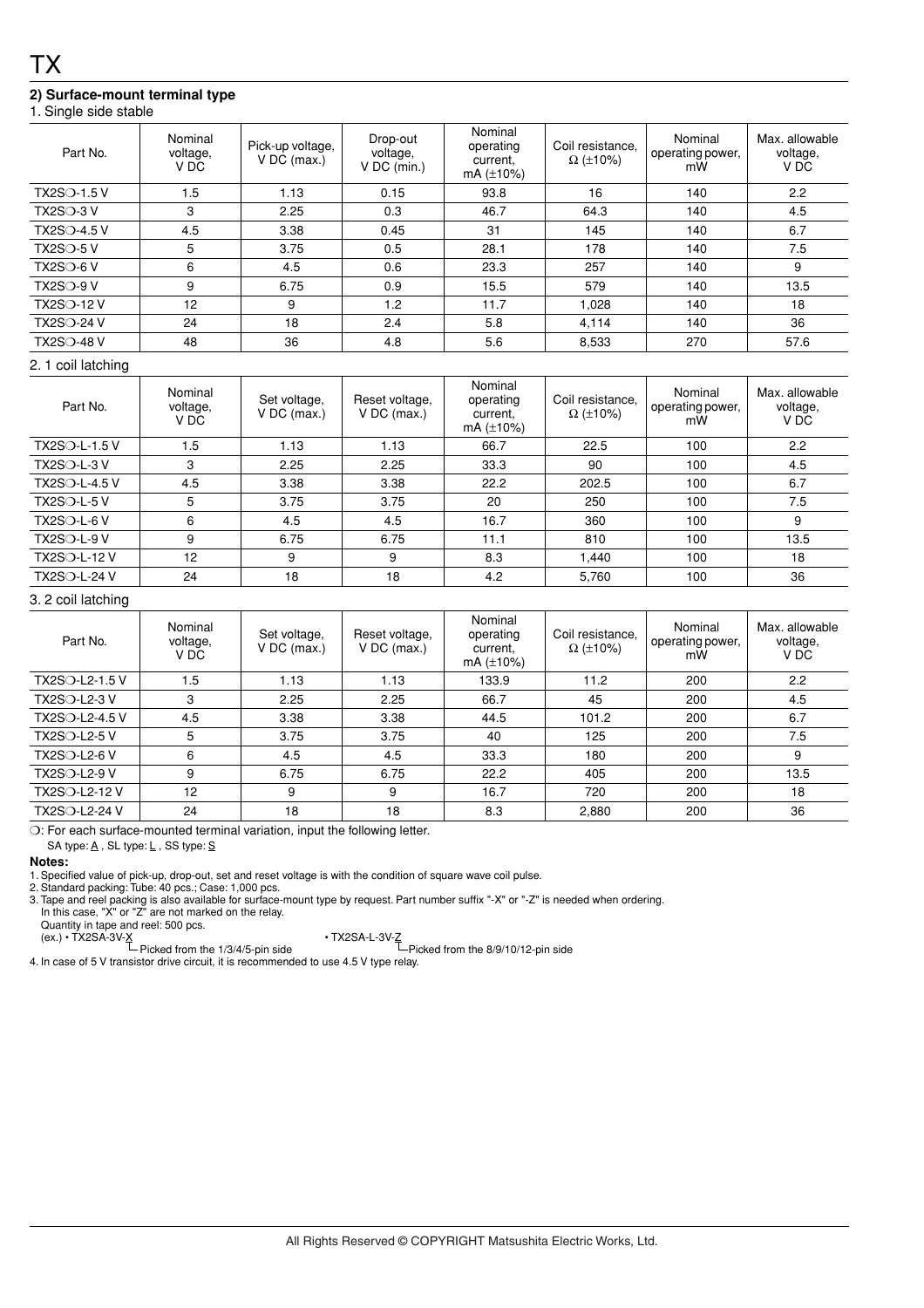## **DIMENSIONS**

#### **1. Single side stable and 1 coil latching type** Standard PC board terminal  $_{0.5}$  $.020$   $+15.08$ <br> $.045$   $.200$ .200 2.54 .100 **0.65 8.2**<br>.026 .323 3.5 .138 7.4 .291 5.08 .200 0.25 .010 15 .591 Self clinching terminal General tolerance: ±0.3 ±.012  $0.5$  $.020$   $+15.08$ <br> $.045$   $.200$ **5.08 - 2.54**<br>.200 100 .100 8.2 .323 3.5 .138 0.65 .026 7.4 .291 5.08 .200 0.25 .010 15 .591 PC board pattern (Copper-side view) Tolerance: ±0.1 ±.004 5.08 .200 2.54 .100 8-1.0 dia 8-.039 dia 10.16 .400 Schematic (Bottom view) Single side stable (Deenergized condition) 1 coil latching (Reset condition) \*Orientation stripe located on top of relay. Dire 12 10 9 8 1 3 4 5 + – Direction indication\* 12 10 9 8 1 3 4 5 + – Surface-mount terminal SA type 0.5 .020 5.08 .200 2.54 .100 8.2 8.2<br>.323 .33 .331 0.65 .026 7.4 .291 5.08  $.200 - 0.25$ .010 15 .591  $^{+9.4\pm0.5+}_{.370\pm.020}$ SL type  $0.5$ <br> $0.20$ 5.08  $\frac{5.08}{200}$  -  $-2.54$ .100 8.2 .323 0.65 .026 7.4 .291 5.08  $.200 - 0.25$ .010 15 .591  $-9.4\pm0.5$ <br> $.370\pm.020$ Max. 10.0 .390 SS type General tolerance: ±0.3 ±.012 0.5 .020 5.08 .200 2.54 .100 8.2 .323 0.65 .026 7.4 .291 5.08  $.200$  0.25 .010 15 .591 7.4±0.5 .291±.020 Max. 10.0 .390 Suggested mounting pad (Top view) Tolerance: ±0.1 ±.004  $0.3$ <br> $0.12$ 3.16 .124  $1 \overline{\smash{\big)}\ 200}$  2.54<br>.039 .200 .100 .100 5.08 .200 1.6 .0.63 7.24 .285 15 .591 For glue-pad 3.16 .124  $\frac{1}{200}$  2.54 .100 5.08 .200 7.24 .285 2.16 .085  $\frac{1}{200}$  2.54 .100 5.08 .200 6.24 .246 Schematic (Top view) Single side stable (Deenergized condition) 1 coil latching (Reset condition) Direction indication + – 12 10 9 8 1 3 4 5 Direction indication + – 12 10 9 8 1 3 4 5 mm inch **2. Coil latching type** Standard PC board terminal 0.5  $.020$   $+15.08$ <br> $.045$   $.200$ **5.08 - 2.54**<br>.200 100 .100 8.2 .323 3.5 .138 0.65 .026 7.4 .291 5.08 .200 0.25 .010 15 .591 Self clinching terminal General tolerance: ±0.3 ±.012  $\begin{array}{c} 0.5 \\ 0.20 \\ 1.15 \\ 0.45 \end{array}$   $\begin{array}{c} 0.5 \\ -4.508 \\ 0.200 \end{array}$ .200 2.54 .100 8.2 .323 3.5 .138 0.65 .026 7.4 .291 5.08 .200 0.25 .010 15 .591 PC board pattern (Copper side view) Tolerance: ±0.1 ±.004 5.08 .200 2.54 .100 10-1.0 dia 10-.039 dia 12.7 .500 Schematic (Bottom view) 2 coil latching (Reset condition) Direction indication\* 12 10 9 8 7 1 3 4 5 6  $\check{+}$ + – – Surface-mount terminal SA type 0.5 .020 5.08 .200 2.54 .100 8.2 8.2<br>.323 .33 .331 0.65 .026 7.4 .291 5.08  $.200 - 0.25$ .010 15 .591  $+9.4\pm0.5$  +  $370\pm.020$ SL type 0.5 .020 5.08  $\frac{5.08}{200}$   $\rightarrow$  2.54 .100 8.2 .323 0.65 .026 7.4 .291 5.08  $.200$  0.25 .010 15 .591  $^{+9.4\pm0.5+}_{.370\pm.020}$ Max. 10.0 .390 SS type  $0.5$ <br> $0.20$ 2.54 8.2 .323 0.65 .026 7.4 .291 5.08  $.200 - 0.25$ 15 .591 Max. 10.0 .390 Suggested mounting pad (Top view)  $0.3$ <br> $0.12$ 3.16 .124  $13.08$  2.54 .100 5.08 .200 1.6 .0.63 7.24 .285 15 .591 For glue-pad 3.16 .124  $1 \overline{)200}$  2.54 .100 5.08 .200 7.24 .285 2.16 .085  $\begin{array}{c|c|c}\n & 1 & 2.08 & 2.54 \\
\hline\n0.39 & 200 & .100\n\end{array}$ .100 5.08 .200 6.24 .285 Schematic (Top view) 2 coil latching (Reset condition) .<br>Direction indic + + 110<br>+ 114  $\overline{a}$ 12 10 9 8 7 1 3 4 5 6

All Rights Reserved © COPYRIGHT Matsushita Electric Works, Ltd.

Tolerance: ±0.1 ±.004

.010

7.4±0.5 .291±.020

General tolerance: ±0.3 ±.012

.100

5.08 .200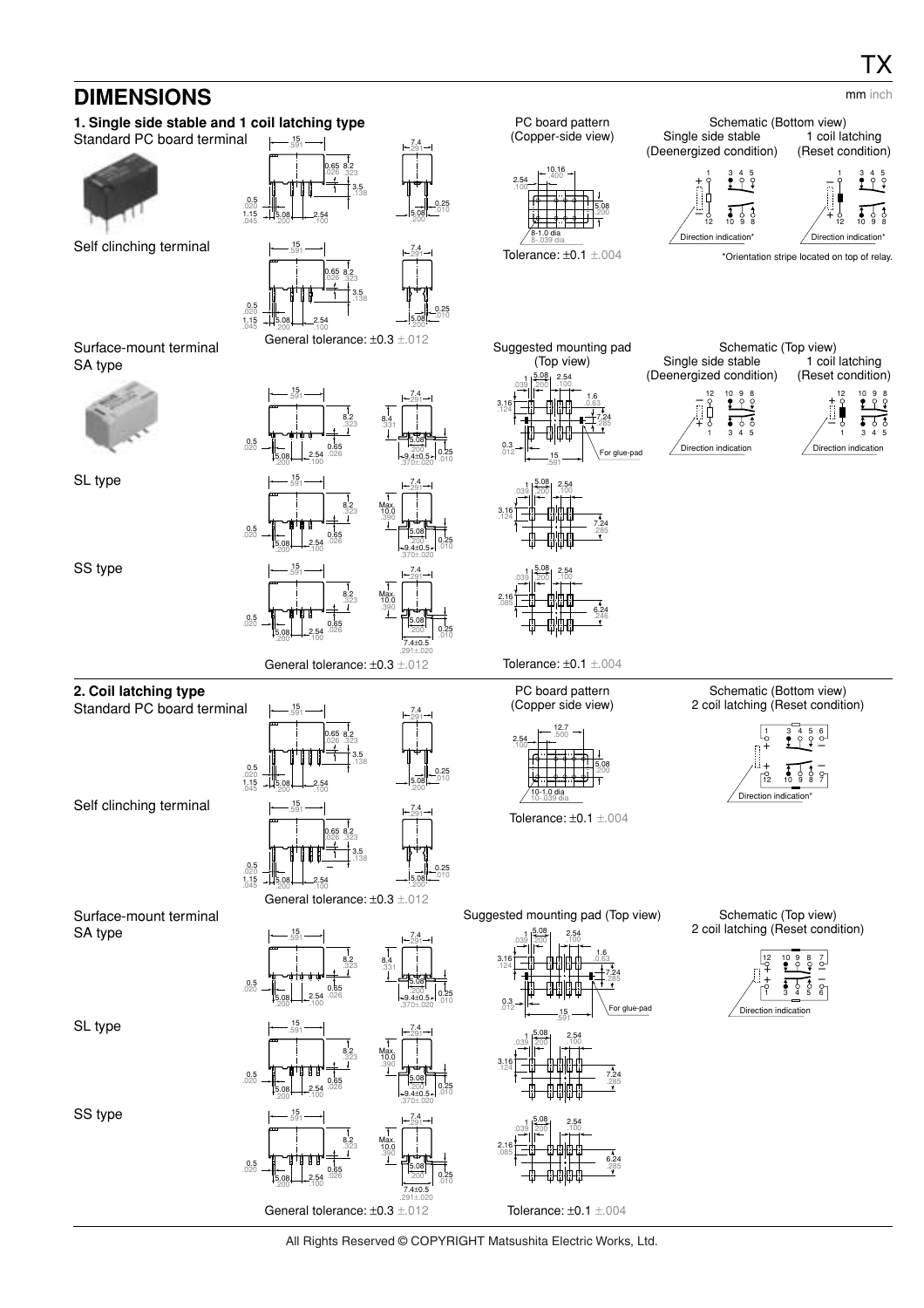## TX **REFERENCE DATA**

1. Maximum switching capacity **2.** Life curve **3. Mechanical life** 3. Mechanical life



4. Electrical life Tested sample: TX2-5V, 6 pcs. Operating frequency: 20 cpm

Change of pick-up and drop-out voltage Change of contact resistance



5-(2). Coil temperature rise Tested sample: TX2-48V, 6 pcs. Point measured: Inside the coil Ambient temperature: 25°C 77°F, 70°C 158°F



7. Distribution of pick-up and drop-out voltage Tested sample: TX2-5V, 50 pcs.





Tested sample: TX2-5V, 10 pcs. Operating frequency: 180 cpm



5-(1). Coil temperature rise Tested sample: TX2-5V, 6 pcs. Point measured: Inside the coil Ambient temperature: 25°C 77°F, 85°C 185°F







9. Ambient temperature characteristics Tested sample: TX2-5V, 5 pcs.





6-(1). Operate and release time (with diode) Tested sample: TX2-5V, 10 pcs.



8. Distribution of set and reset voltage Tested sample: TX2-L2-12V, 30 pcs.



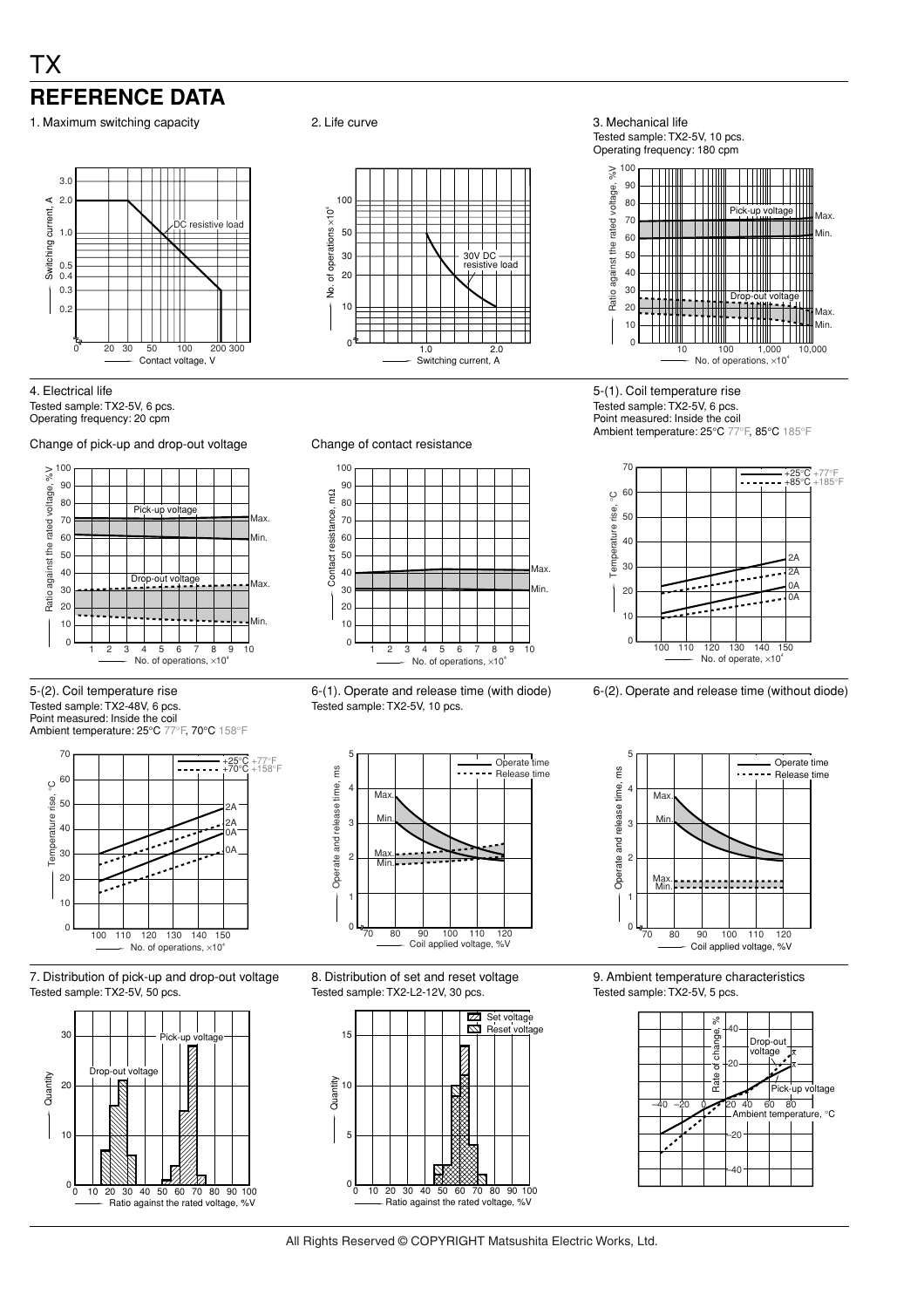10. Distribution of contact resistance Tested sample: TX2-5V, 30 pcs.  $(30 \times 4 \text{ contacts})$ 



12-(1). Malfunctional shock (single side stable) Tested sample: TX2-5V, 6 pcs







12-(2). Malfunctional shock (latching) Tested sample: TX2-L2-12V, 6 pcs.



11-(2). High frequency characteristics Tested sample: TX2-12V, 2 pcs. Insertion loss characteristics